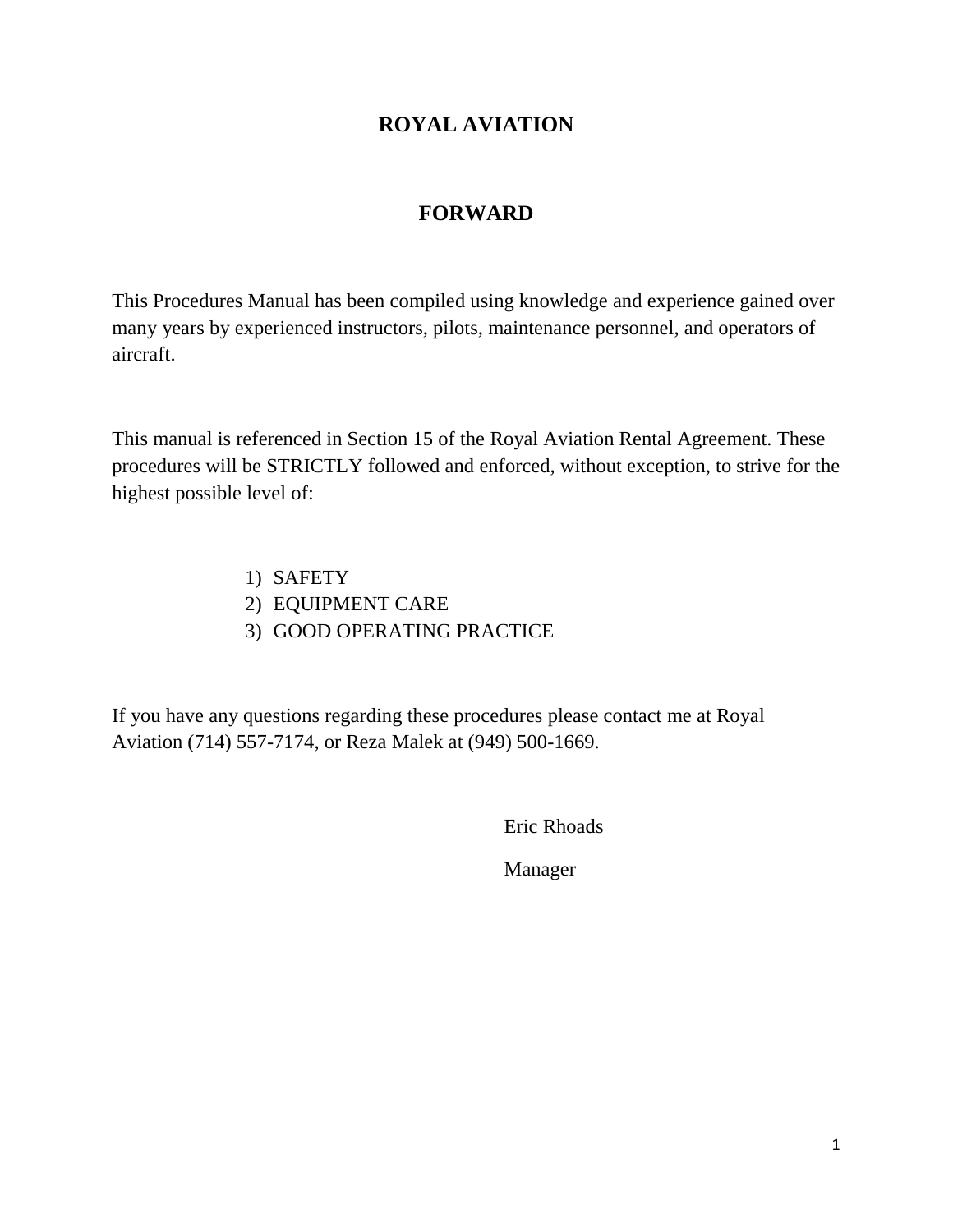### **GENERAL RULES: ROYAL AVIATION PILOTS**

- 1.) Club membership at Royal Aviation is a PRIVILEGE and not a right. Royal Aviation reserves the right at any time to deny or revoke club membership to anyone.
- 2.) No pilot may fly unless they have a current medical, biennial, and aircraft checkout. All rental applications are incomplete until all required information has been submitted and approved.
- 3.) No flights into Mexico!
- 4.) Only airports with PAVED runways are approved NO GRASS OR DIRT STRIPS!
- 5.) Catalina (AVX) and Big Bear (L35) require MANDATORY checkouts!
- 6.) Pilots will remain current with insurance requirements by flying every 30 days in Royal Aviation aircraft. Exceedance beyond the 30 days requires a brief flight with a Royal Aviation instructor.
- 7.) No Smoking in or around aircraft! (Including E-Cigarettes)
- 8.) Pilots will submit a new information sheet any time their current information on file changes: Address, phone, biennial, ratings, etc…

### **PILOT RESPONSIBILITY**

### ROYAL AVIATION RESERVES THE RIGHT TO REVOKE ANY FLYING PRIVILEGES AT ANY TIME FOR UNSAFE OR IMPROPER CONDUCT!

Each pilot has a responsibility towards the care of the aircraft. Any pilot violation will be dealt with as follows:

FIRST VIOLATION: Verbal or written notice and applicable fine

SECOND VIOLATION: Pilot review with Chief Flight Instructor and applicable fine

THIRD VIOLATION: Pilot waives all rights to fly any aircraft at Royal Aviation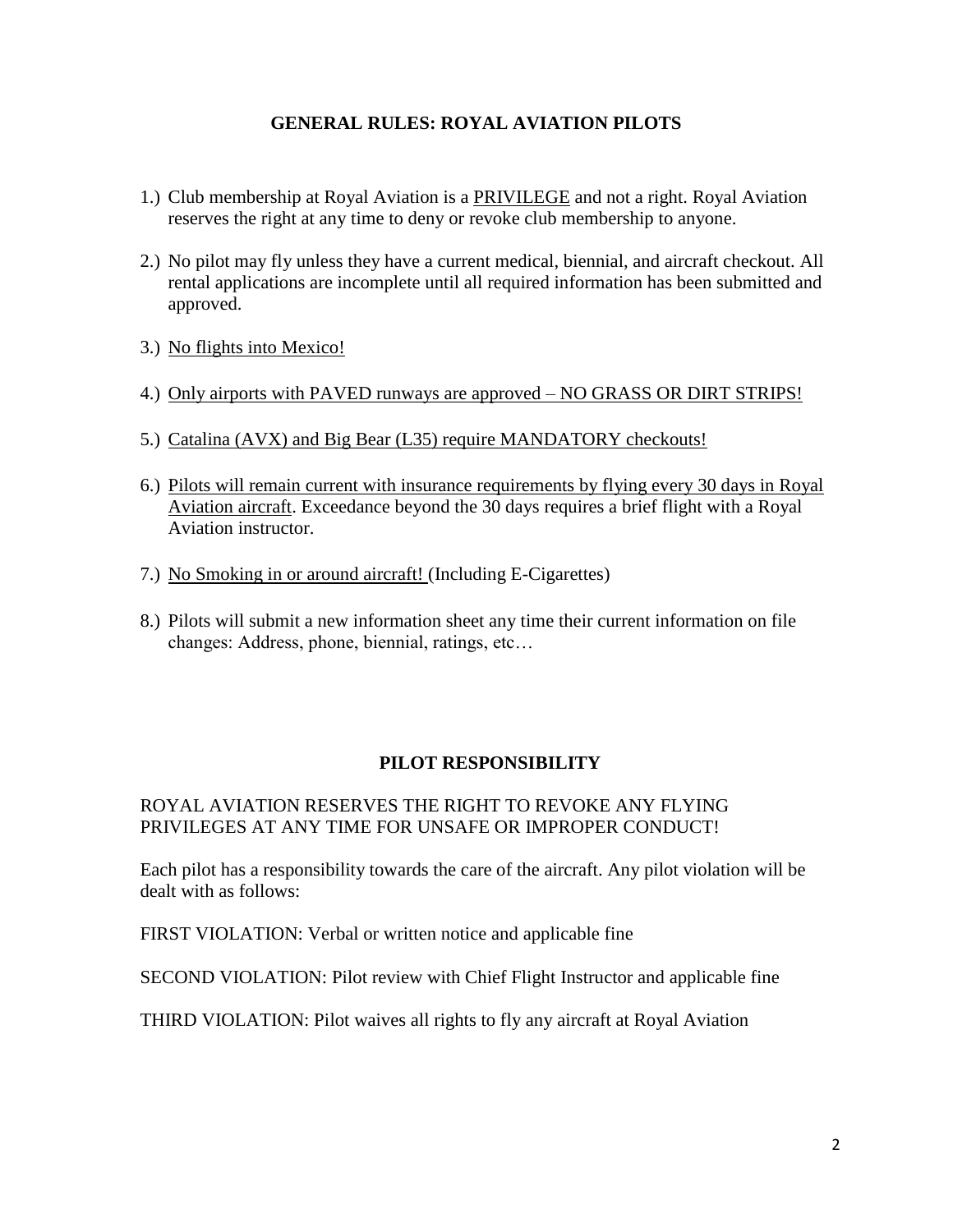#### **GROUND HANDLING**

At all times the aircraft will:

- 1.) Be properly chocked
- 2.) Be properly tied-down and aligned perpendicular to the taxiway
- 3.) Have pitot cover installed
- 4.) Have each individual electrical item placed in the "OFF" position
- 5.) Have dash cover placed over panel
- 6.) Have aileron/elevator gust lock installed
- 7.) Pilots shall leave the aircraft in a clean condition! No trash or debris left on the aircraft floor or in side pockets. Seatbelts will be buckled and laid across the seat, and the shoulder harnesses placed either above or behind seat.
- 8.) The aircraft will be towed to and from its respective parking space by means of a tow bar! At no time will the aircraft be pushed back with pressure to the empennage or nose cone!
- 9.) Be towed carefully to avoid hitting other aircraft, vehicles, or other ground objects

10.) Do not park aircraft in the vicinity of other objects that could cause damage to your aircraft.

- 11.) The aircraft will be given a preflight inspection prior to departure from any airport
- 12.) Only the Royal Aviation aircraft checklist will be followed and used! The checklist will be stored in the left side pocket when not in use!
- 13.) The aircraft shall be started and stopped in straight alignment with the taxiway centerline.
- 14.) Aircraft keys and hang tags will be returned to the Royal Aviation office at the completion of each flight. Failure to do so may result in a fine.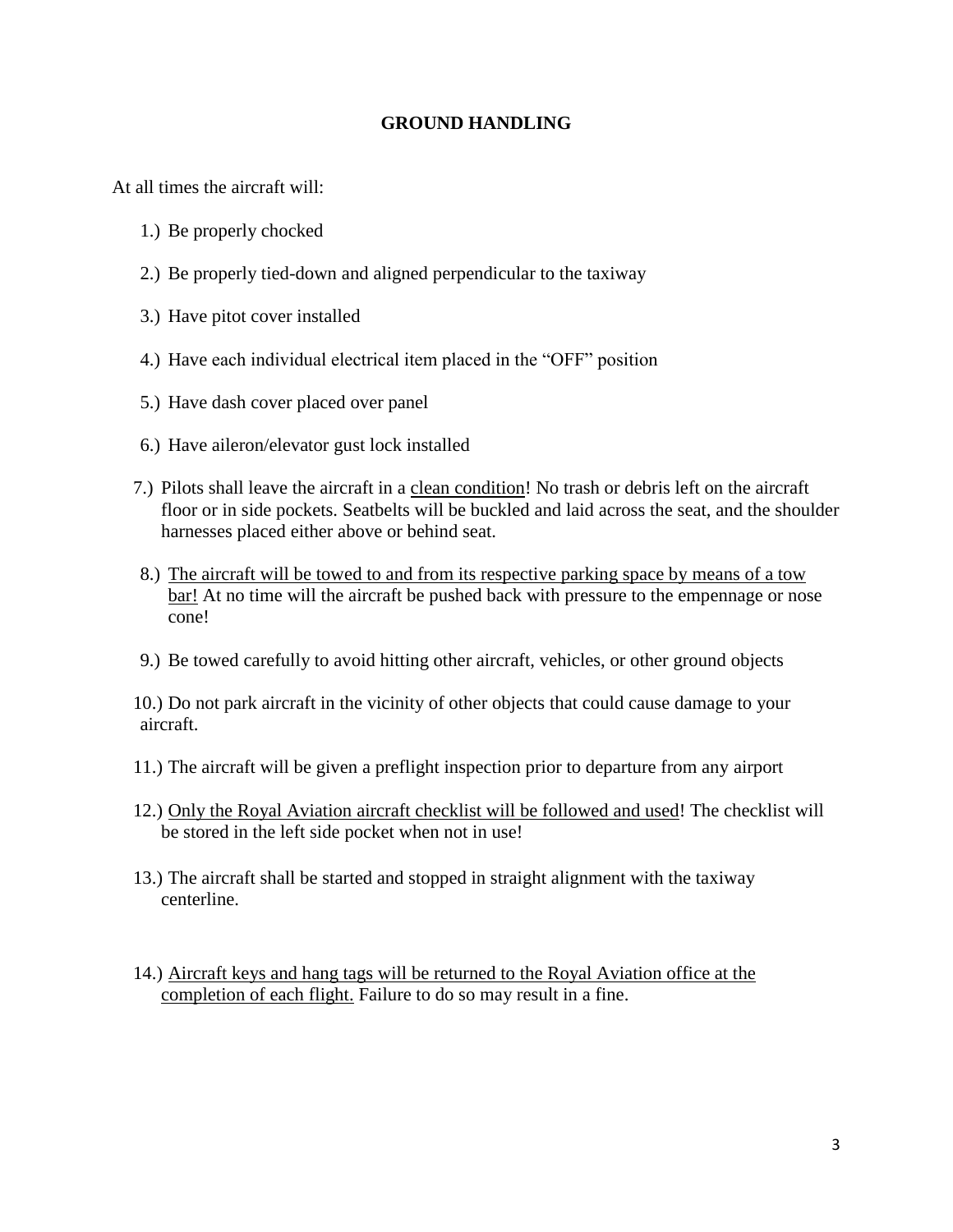#### **CHARGES**

- 1.) Improper preflight (Flying un-airworthy aircraft): Flight check and \$100 fine.
- 2.) Bald spots on tire: Flight check and \$150 fine.
- 3.) Master Switch left on Dead Battery: \$100 fine.
- 4.) Aircraft left unorderly: \$50 fine.
- 5.) No show/No Cancel: Pilot will be charged for ½ of scheduled time.
- 6.) Cancellation of flight due to mechanical or logistical failure caused by pilot; e.g. dead

battery or aircraft keys/hang tag missing: \$100 fine per cancellation.

#### **SCHEDULING**

- 1.) Scheduling is accomplished online (schedule.royalaviation.net)
- 2.) Scheduling is on a first come first served basis.
- 3.) Royal Aviation reserves the right to swap aircraft when required for maintenance or scheduling.
- 4.) A scheduled aircraft is not a guarantee of booking. Royal Aviation reserves the right to cancel bookings at any time due to maintenance or otherwise.
- 5.) Daily rental minimums are 2 hours on the weekdays (M-F) and 3 hours on the weekends (Sat-Sun), per each 24 hour period.
- 6.) If an airplane is reserved and the plane is not used a service charge of ½ the reserved time will be billed to the pilot. If your plans change you must cancel the flight regardless of the reason for cancellation; e.g. IFR conditions, TFR's, etc…
- 7.) Extended bookings of more than 2 calendar days require approval by the manager.
- 8.) Renters may not "double book" or "block book" aircraft as a means to ensure aircraft availability!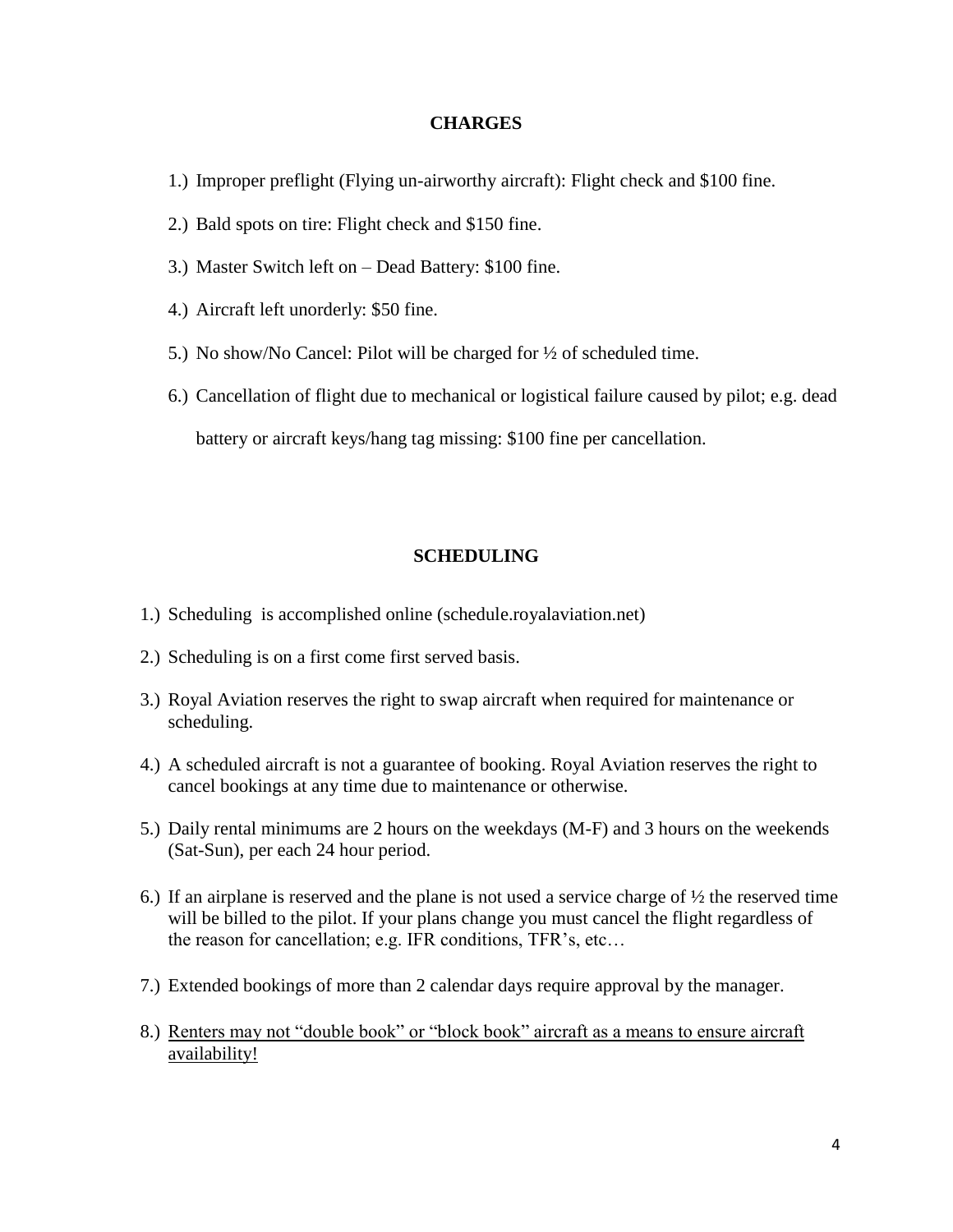#### **SPECIAL RULES FOR STUDENTS**

- 1.) No flights out of the Orange County area as prescribed by your Royal Aviation instructor unless endorsed.
- 2.) No solo flight in any of the following conditions:
	- a. Winds in excess of 12 knots.
	- b. Out of pattern visibility of less than 5 miles and ceiling of less than 5,000.
	- c. Crosswind component greater than 4 knots.
	- d. In pattern visibility of less than 4 miles and ceiling of less than 1,500.
	- e. No solo night flight.
	- f. No flight without visual reference to the surface.
	- g. Flights in any Class B airspace (including LAX Special Flight Rules Area) without current 90 day endorsement from Royal Aviation instructor in logbook.
- 3.) No flights without possession of logbook, medical, POH, applicable and current charts, and approval of Royal Aviation instructor prior to EACH FLIGHT.
- 4.) No Special VFR allowed for students.
- 5.) No solo flight pre-solo exam completed and signed by Royal Aviation instructor. Exam to include aircraft performance and limitations.

### **AEROBATICS**

### NO AEROBATICS PERMITTED!!!

No maneuvers which are:

- 1.) Not approved by the airplane owners manual.
- 2.) Not allowed via aircraft placard.
- 3.) Any maneuver which would possibly damage the aircraft.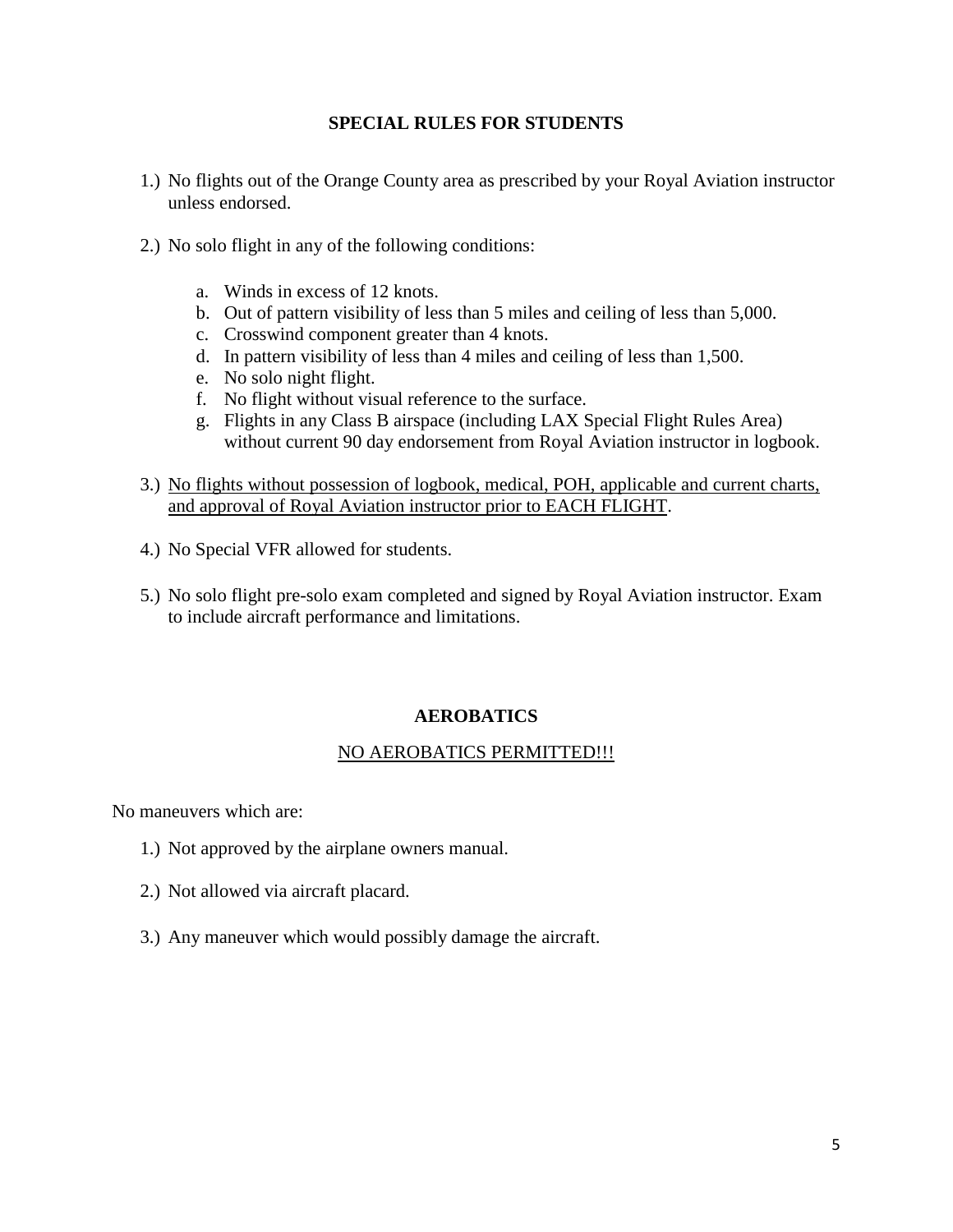#### **INSURANCE**

Definition of Terms:

- 1.) Bodily Injury Physical bodily harm to persons inside and outside the aircraft other than the pilot
- 2.) Property Damage Damage to property other than the aircraft hull.
- 3.) Hull The aircraft itself, usually expressed in value of the aircraft. May be called "physical damage" on a non-owned insurance policy.
- 4.) Loss of Use Those sums of funds lost when a revenue producing aircraft is down for repair.

Royal Aviation is covered for \$1,000,000 for bodily injury and property damage, subject to a limitation of \$100,000 per passenger. However, the coverage afforded to the renter pilot is limited to \$500,000 for bodily injury and property damage, subjected to a limitation of \$100,000 per passenger.

Hull deductibles can be as high as \$1,000! The renter pilot may be held responsible not only for the deductible, but also loss of use.

Royal Aviation will provide a copy of the insurance policy for your full view. Only a complete review will give an indication of limitations, conditions, and endorsements. The above limits of insurance are subject to change from time to time.

It his highly recommended that the renter pilot purchase a non-owned insurance policy covering the renter pilot for bodily injury, property damage, and hull. Hull coverage may be called physical damage. Hull – Physical damage coverage should be purchased for more than just the deductible to cover loss of use as well.

The renter pilot should understand that use of other than an approved CFI may invalidate the insurance coverage. Certain minimum requirements will apply to different types of airplanes. Make sure you check with management to find out what the pilot requirements are for each aircraft.

Due to the face that the pilot may not be covered for bodily injury, it is highly recommended that the pilot verifies with his own personal medical insurance carrier, that coverage arising out of the operation of an aircraft is not excluded from the pilot's personal medical insurance policy. Life insurance policies may carry an exclusion for aircraft operations.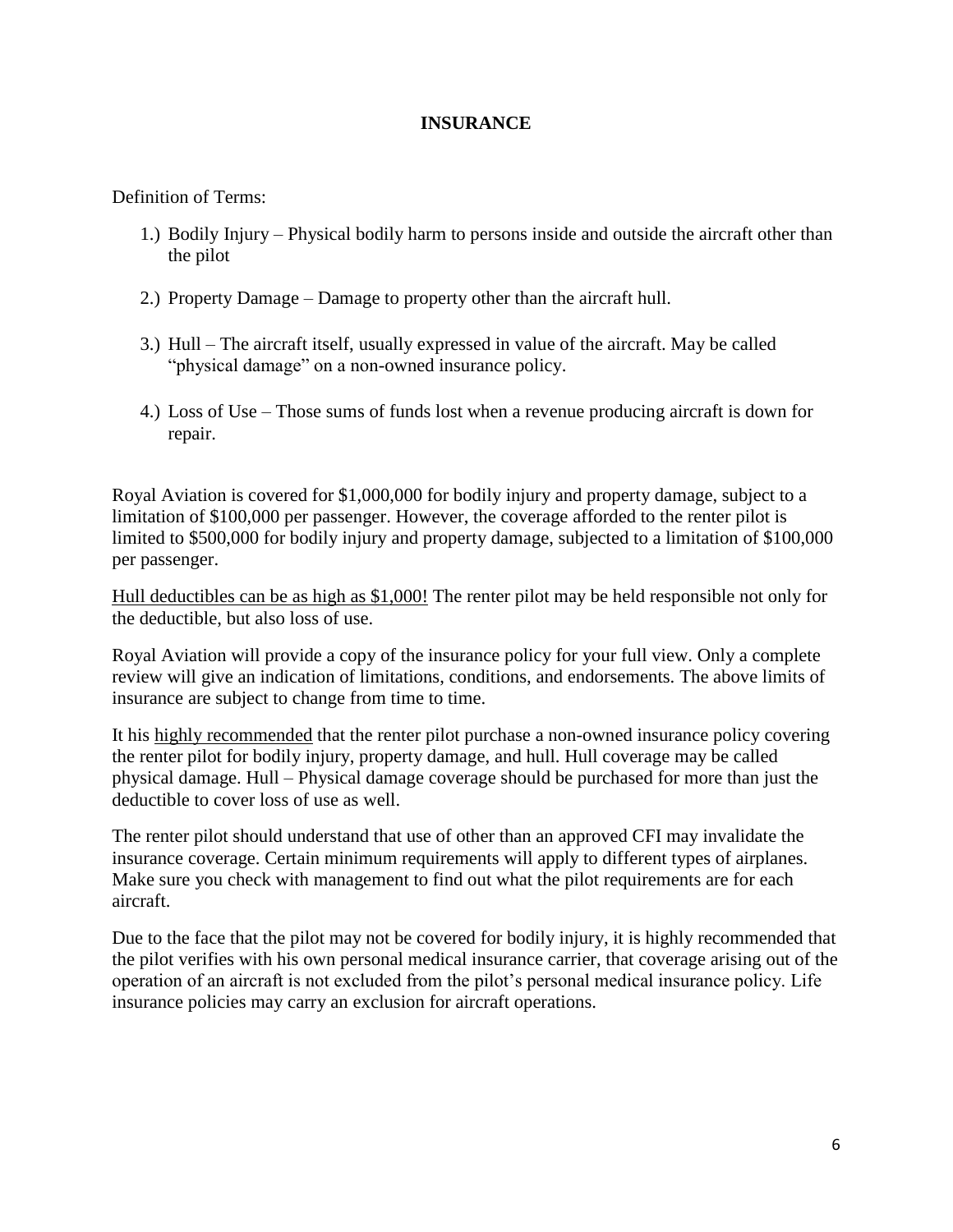### **FLIGHT INSTRUCTOR CHECKOUT WITH RAFC**

All flight instructors must complete a checkout with the Chief Flight Instructor. They must perform up to their single engine land rating, must be instrument current or working on their currency with the Chief Flight Instructor, and must complete ground time with the manager and the Chief Flight Instructor.

### **SPECIAL RULES FOR ROYAL AVIATION INSTRUCTORS**

- 1.) You must instruct out of Royal Aviation within a 30 day period. If you do not, prior approval by the manager must be received before you are allowed to instruct again.
- 2.) Each instructor must pay dues upon checkout at Royal Aviation. Instructors must retain membership to fly.
- 3.) Instructors must remain within the 30 day currency requirements outlined previously. If the 30 days lapse you must contact the manager and receive approval before flying again.
- 4.) Remember that you are representatives of Royal Aviation. We expect your conduct around the aircraft to be impeccable.
- 5.) Each prospective student is allowed three dual flights at Royal Aviation before joining the club. No solo flights are allowed before becoming a member of the club.
- 6.) Must always be IFR current.
- 7.) Catalina (AVX) and Big Bear (L35) checkouts are required.
- 8.) Phase checks are REQUIRED for ALL STUDENTS with the Chief Flight Instructor, or if scheduling conflicts exist, another Royal Aviation instructor.
- 9.) "Free-lance" instructors who do no instruct full time out of Royal Aviation are not allowed to inundate the schedule and aircraft with their own out of club students.

10.) Instructors are not allowed to "advance book" multiple blocks of aircraft days in a row in an attempt to secure aircraft for possible prospective bookings.